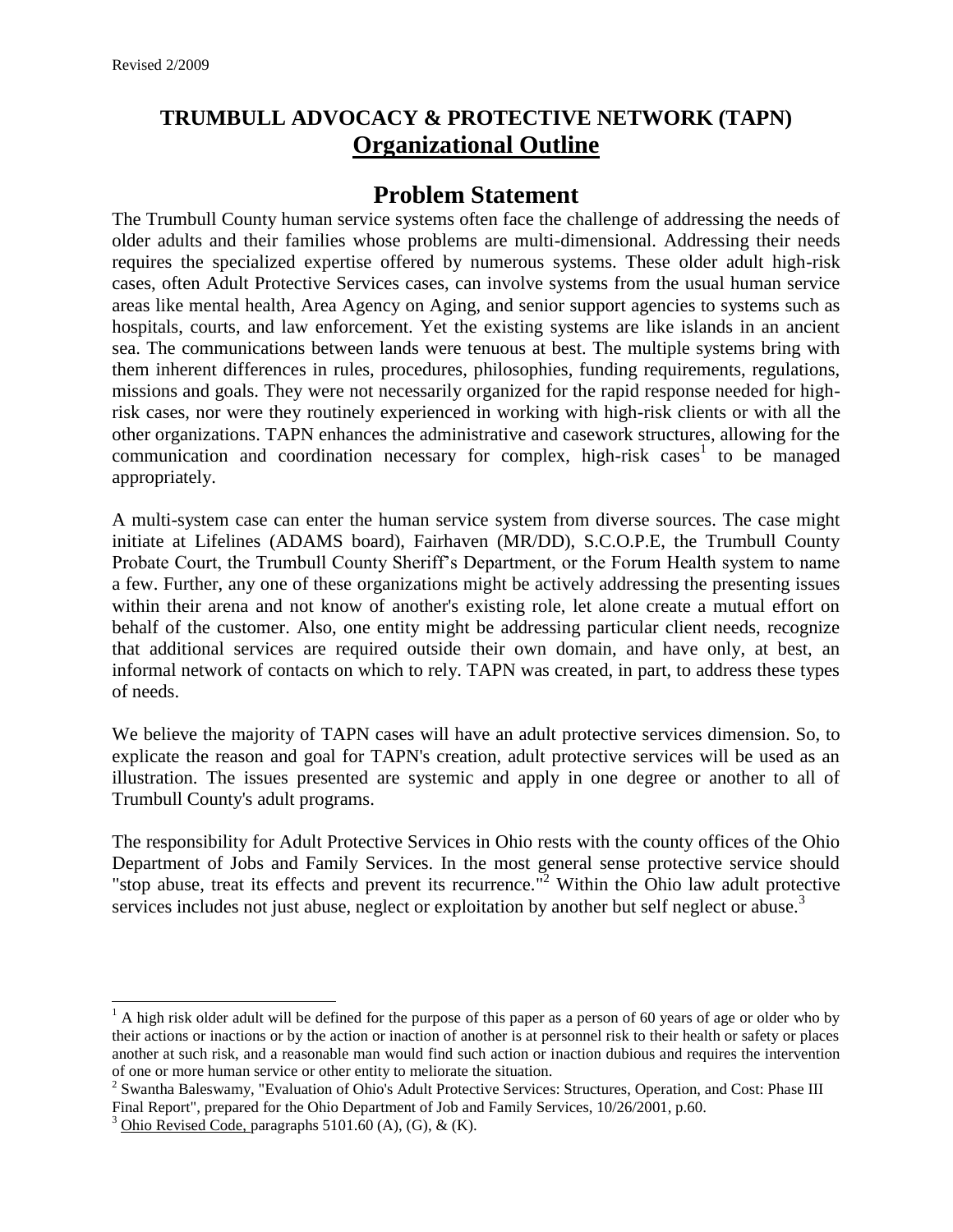Ideally local protective service workers are to:

- 1) Assess and investigate abuse reports,
- 2) Substantiate the need for protective services,
- 3) Develop protective service plans,
- 4) Assist clients in accessing services and benefits, and
- 5) Help clients through short term counseling to mitigate their physical and emotional risk.<sup>4</sup>

Ohio Revised Code delineates the worker's responsibilities by listing the following Adult Protective Services activities<sup>5</sup>

". . . case work (sic) services, medical care, mental health services, legal services, fiscal management, home health care, homemaker services, housing-related services, guardianship services, and placement services as well as the provision of such commodities as food, clothing, and shelter."<sup>6</sup>

This is a major responsibility to the community for Trumbull County's Job and Family Services. It meets its obligation, employing in-house staff and contracting with community agencies to meet certain needs of its protective service clients. Unfortunately, while the mandate is great, the fiscal resources available from either the state or national level are inadequate. The result is a system that requires well-intentioned people to struggle to do too much with too little. And because of the number of and intense needs of some of their protective services clients, and the limited resources, they can be sometimes overwhelmed thereby creating a triage system juggling the cases and trying to meet the most pressing needs of their clients.

Frequently, the Protective Service workers turn to the Area Agency on Aging, the county mental health system, local housing authorities, etc. for help. Each of these systems is administratively separate with their own governance, funding streams, mandates and clients. Further, their responsibility does not include a protective services responsibility, except for reporting. Thus, while these organizations will acknowledge an ethical responsibility regarding protective services and a desire to help, they are not necessarily organized or equipped to rapidly respond with resources to help with protective service cases.

Beyond the social service systems there are police, prosecutorial and judicial systems that sometimes play vital roles in case outcomes. For example, one conclusion to a protective service case could be guardianship and nursing home placement. Another ending could be a forensic investigation followed by a criminal prosecution. On top of this aspect of adult protective services you can add doctors, hospitals, neighbors, city officials, and even news media. Many protective service cases are, to say the least, challenging and exceedingly complex.

The ongoing response to protective service cases is, in reality, still somewhat fragmented. Once you move beyond the mandated services provided by Trumbull County Office of Jobs and Family Services, case outcomes are still impacted by limited fiscal resources, internal and external organizational barriers, and occasional cross-system frustration. The collection of adult

l

 $4$  Baleswamy, p.60.

 $5$  N.B. This list should not to be taken as exhaustive.

 $6$  Ohio Revised Code, paragraphs 5101.60 (N).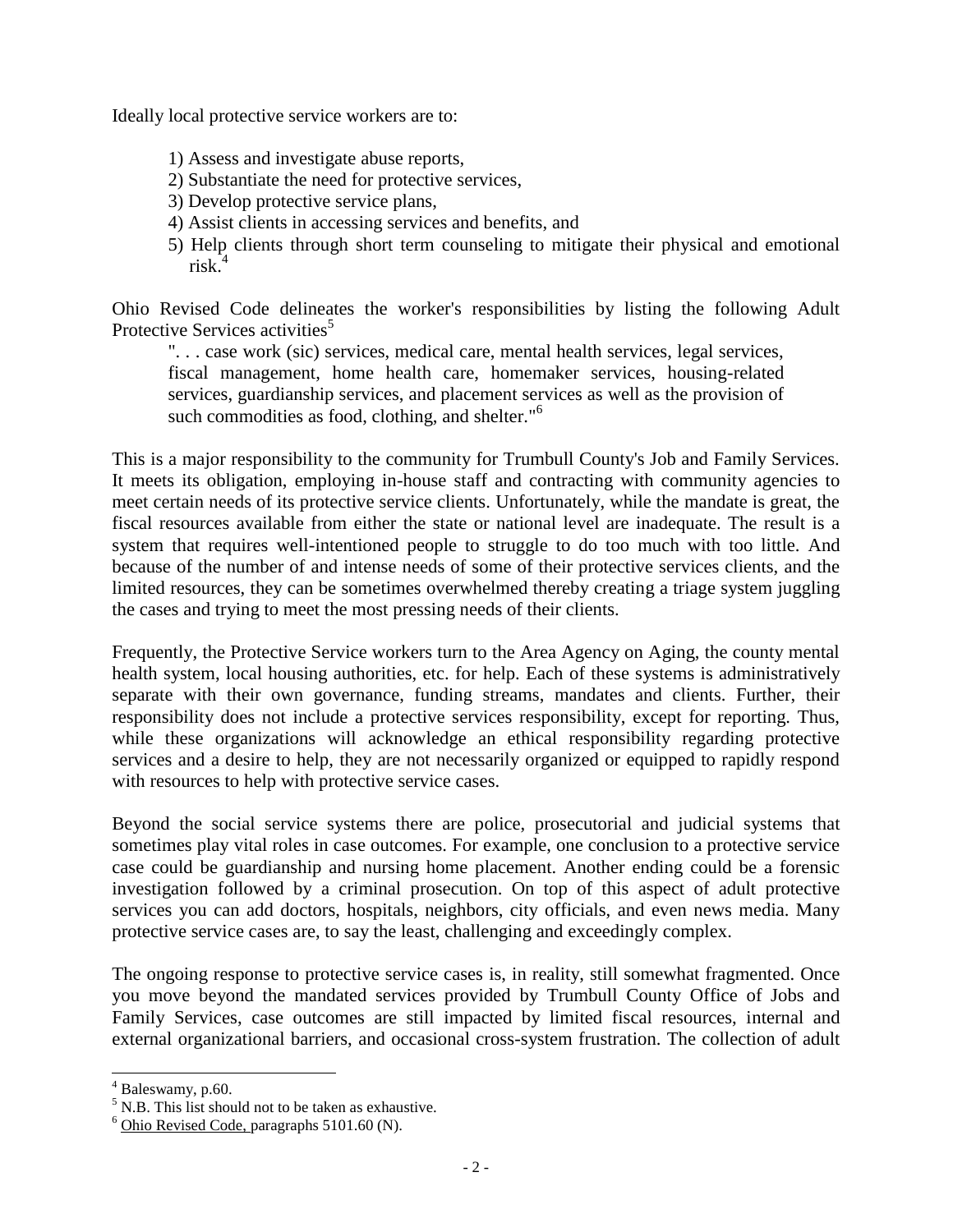focused programs is not as responsive to the needs of the protective services clients, families or community as it could be. Nor does the current system always serve the organizations appropriately, exposing them to potential criticism from the community, political leadership, and press.

The leadership of Trumbull County's social service community is strongly committed to continued improvement in the way we do business. We are maintaining our focus on moving from a disjointed structure to one focused on the older person with multiple needs that crosses the existing systems. We are working to increase the resources (money and staff time) available for older adults in need and to create appropriate care planning interventions by bringing together the right entities to concentrate on the case and the system.

## **Mission**

We established the following Mission Statement for TAPN:

To address the special needs of older adults who are being served by more than one system and whose situation warrants extraordinary interventions,

To advocate for efficient and effective allocation of resources to address these needs,

To promote the highest level of collaboration for the ultimate good of older adults, their families and the community.

## **Structure**

TAPN began meeting in late 2002 and "organized" by contracting a part-time coordinator/director in 2004. The day-to-day administrative functions of TAPN (such as publishing the electronic newsletter, scheduling Full Network and Executive Board meetings and recording their Minutes, membership contacts, and file maintenance) are carried out by the Director. In 2006, TAPN further solidified its role by formally becoming a private, non-profit 501 (c) 3 organization. The organization has operated on funding from a variety of sources including foundation grants, senior services levy contracts, private donations and member contributions.

#### Full Network

As from the beginning, for TAPN to remain successful it needs to continue to assemble specific representatives from specific systems on a regular basis. It achieves this with the Full Network – the "management body" of the TAPN. Current Full Network members include representatives from the major funding, nonprofit and governmental organizations within Trumbull County that address the needs of high risk older adults requiring protective services. Members represent the following systems: medical, judicial/law enforcement, senior/social services, governmental, mental health/substance abuse, disability services, senior housing and long term care. Because of the nature of the problems it addresses, the Full Network is comprised of the chief executive officers (whether their title be judge, mayor, executive director, or president) of the member organizations.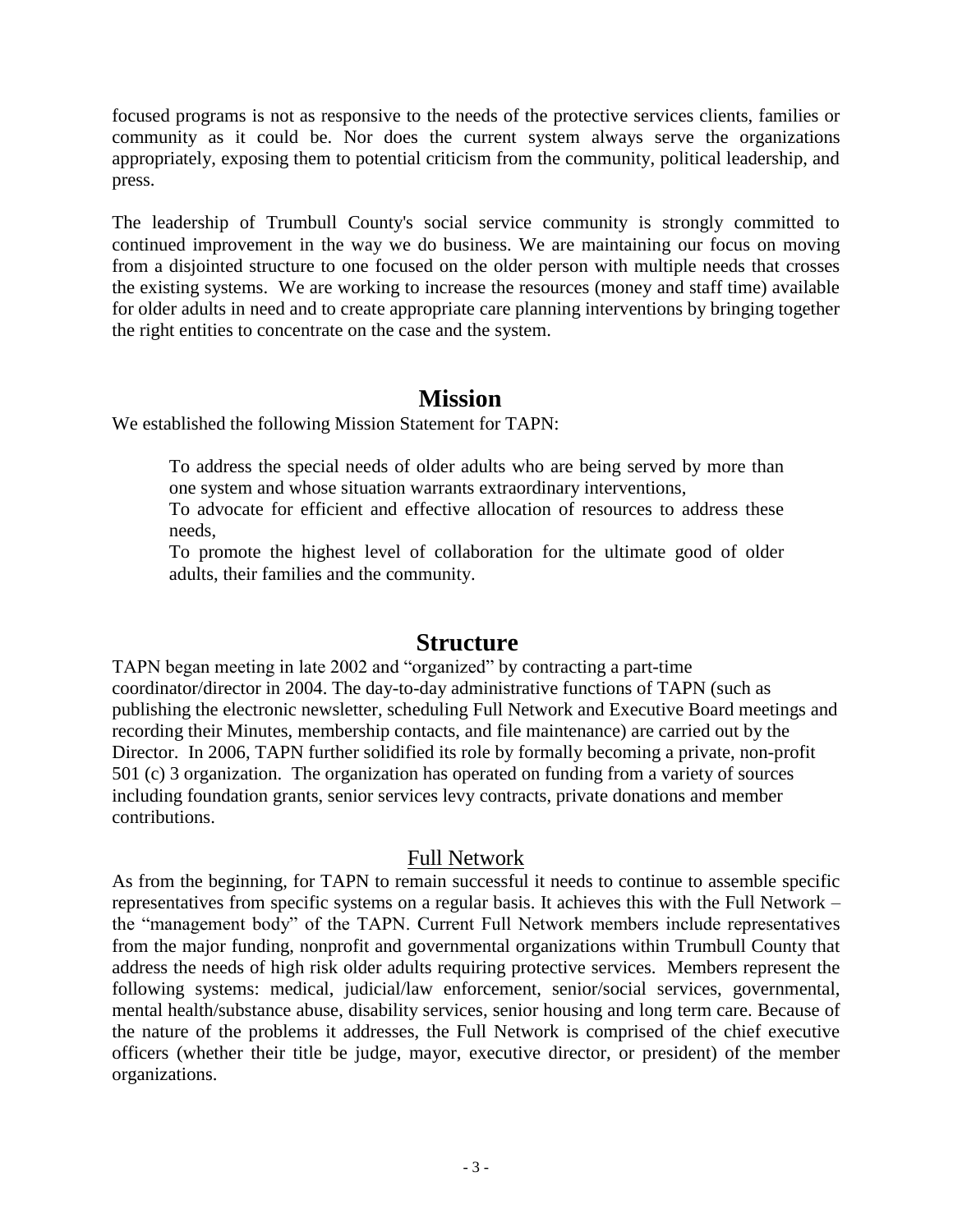The Full Network's current goal is to identify and transform existing barriers, such as domestic (barriers that exists within an organization that can be changed unilaterally by that organization), multi-system (barriers that exists for at least two organizations and can be changed unilaterally by each organization), and governmental/policy (barriers caused by federal or state law, regulation, policy, procedure, or rule) to provide appropriate and efficient services to high risk older adults. Some examples of efforts that meet this goal are:

- 1) Providing ongoing cross-system training to line staff (annual TAPN cross-training),
- 2) Developing special points of entry for protective services cases within each organization,
- 3) Establishing an efficient and effective structure for mental health assessments (LifeLines Access Center),
- 4) Creating, with the local housing authority, a temporary stay apartment,
- 5) Creating an account for client needs that cannot be covered by other dollars (TAPN Clinical Support Fund).

In a wider sense the Full Network's role is to identify/verify issues getting in the way of the direct care worker, understand the nature and cause of the problem and when appropriate seek change. That change may include advocating for resources on the local, state, and federal level, developing and nurturing the local network, providing training, amending laws and regulations preventing appropriate service delivery or improving marketing of available services.

The efforts of the Full Network are spearheaded by the Executive Board. The Executive Board currently includes representatives from the 10 founding TAPN agencies as well as the more recently created Guardian and Protective Services, Inc.

TAPN Executive Board Agencies Area Agency on Aging 11 (a funding agency for aging programs) Fairhaven - TCBMRDD(the county's mental retardation and developmental disabilities program) Lifelines - ADAMHS (the county's drug, alcohol and mental health funding agency) S.C.O.P.E. Inc. (a long-time community senior services agency) Guardianship and Protective Services, Inc. (guardianship program substantially for seniors) Trumbull Metropolitan Housing Authority (the county's subsidized housing program Trumbull County Department of Jobs and Family Services (the county's adult protective services among other programs) Trumbull County Probate Court Valley Counseling Services (a community mental health agency) Community Solutions Association (a substance abuse agency) Trumbull County Commissioners – Office of Elderly Affairs(meals and transportation programs)

#### Clinical Committee

The first permanent operating committee established by the Full Network was the Clinical Committee. This committee provides the forum for the systems to (1) manage the most challenging older adult high-risk cases, (2) identify the barriers to providing necessary service, (3) offer informal training opportunities to address needs as they are identified by members, (4) launch advocacy projects on behalf of Trumbull County seniors, (5) oversee the TAPN Clinical Support Fund and (6) build a cohesive team of providers with shared vision and goals. Please note that TAPN is not a case manager, nor does it deliver any direct service. Cases brought to TAPN remain the responsibility of the individual agencies/organizations. TAPN is an additional